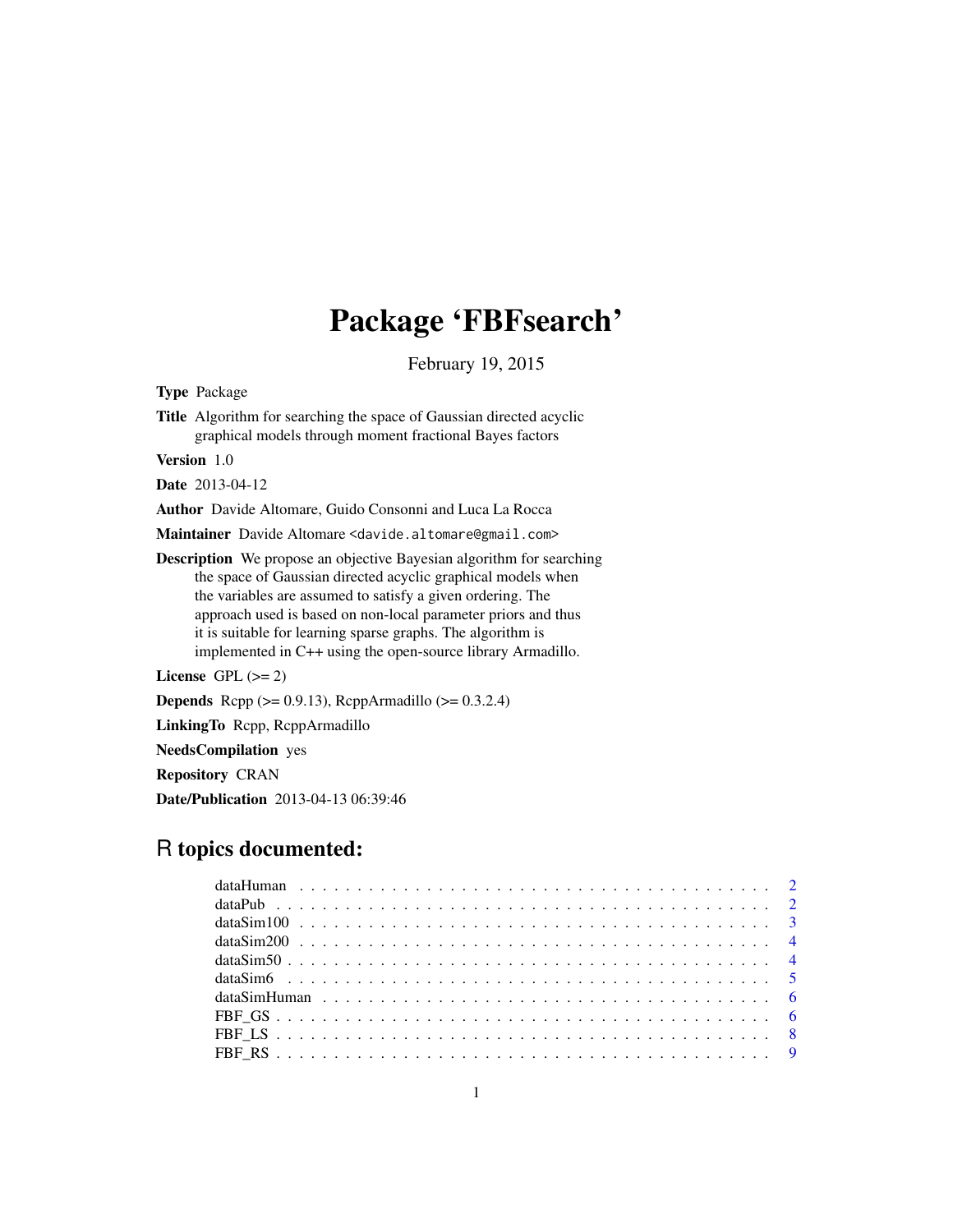<span id="page-1-0"></span> $2 \times 2$ 

#### **Index** [11](#page-10-0)

#### Description

Data on a set of flow cytometry experiments on signaling networks of human immune system cells. The dataset includes  $p=11$  proteins and n=7466 samples.

#### Usage

data(HumanPw)

#### Format

dataHuman contains the following objects:

Obs Matrix (7466x11) with the observations.

Perms List of 5 matrices (1x11) each of which with a permutation of the nodes.

TDag Matrix (11x11) with the adjacency matrix of the known regulatory network.

#### Source

Sachs, K., Perez, O., Pe'er, D., Lauffenburger, D., and Nolan, G. (2003). Casual protein- signaling networks derived from multiparameter single-cell data. *Science* 308, 504-6.

#### References

D. Altomare, G. Consonni and L. La Rocca (2013). Objective Bayesian search of Gaussian directed acyclic graphical models for ordered variables with non-local priors. *Biometrics*.

Shojaie, A. and Michailidis, G. (2010). Penalized likelihood methods for estimation of sparse highdimensional directed acyclic graphs. *Biometrika* 97, 519-538.

dataPub *Publishing productivity data*

#### Description

Data on publishing productivity among academics.

#### Usage

data(PubProd)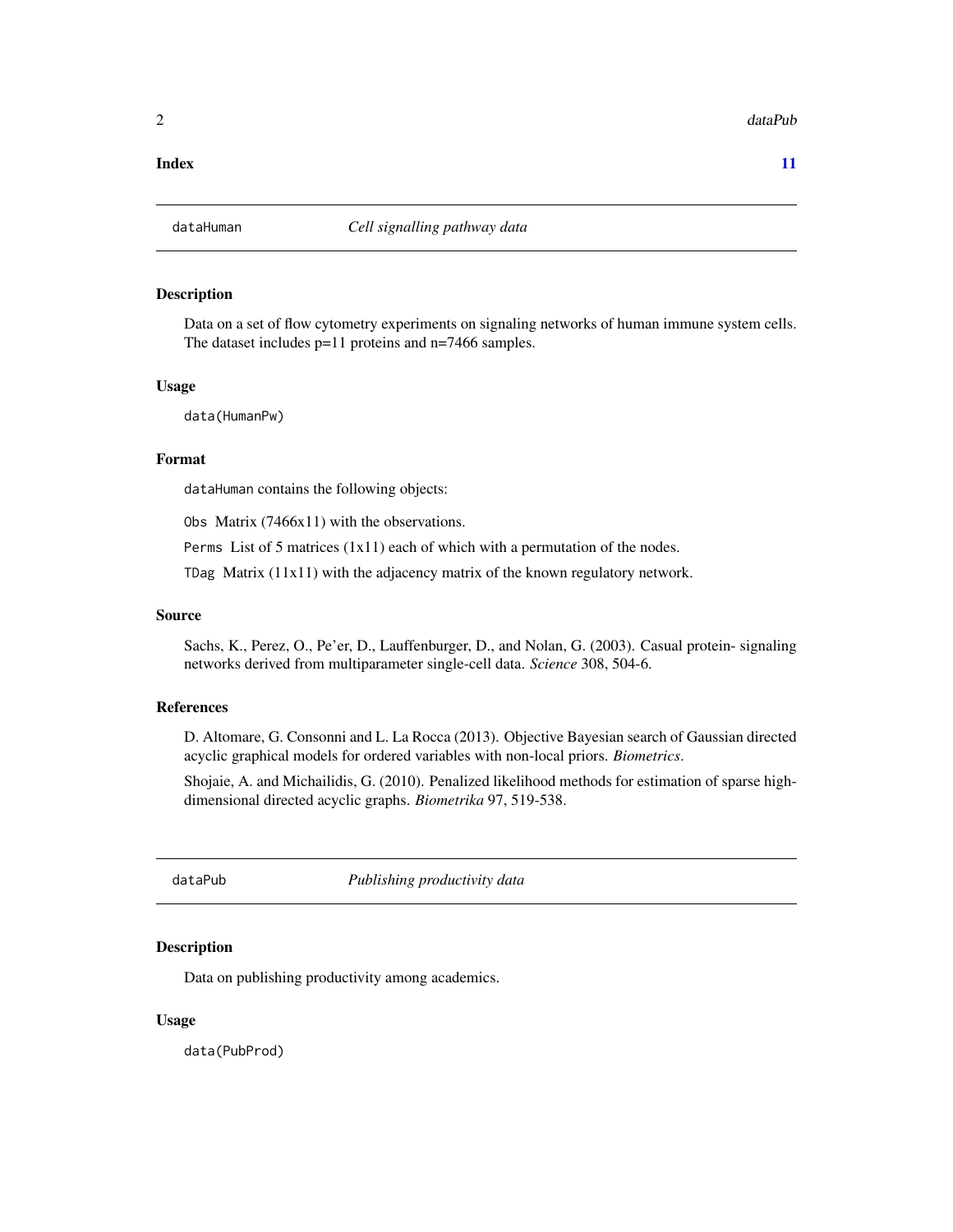#### <span id="page-2-0"></span> $dataSim100$  3

#### Format

dataPub contains the following objects:

Corr Matrix  $(7x7)$  with the correlation matrix of the variables.

nobs Scalar with the number of observations.

#### Source

Spirtes, P., Glymour, C., and Scheines, R. (2000). Causation, prediction and search (2nd edition). *Cambridge, MA: The MIT Press*. pages 1-16.

#### References

Drton, M. and Perlman, M. D. (2008). A SINful approach to Gaussian graphical model selection. *J. Statist. Plann. Inference* 138, 1179-1200.

D. Altomare, G. Consonni and L. La Rocca (2013). Objective Bayesian search of Gaussian directed acyclic graphical models for ordered variables with non-local priors. *Biometrics*.

dataSim100 *DAG model with 100 nodes and 100 edges*

#### Description

dataSim100 is a list with the adjacency matrix of a randomly generated DAG with 100 nodes and 100 edges, 10 samples generated from the DAG and 5 permutations of the nodes.

#### Usage

data(SimDag100)

#### Format

dataSim100 contains the following objects:

Obs List of 10 matrices (100x100) each of which with 100 observations generated from the DAG.

Perms List of 5 matrices (1x100) each of which with a permutation of the nodes.

TDag Matrix (100x100) with the adjacency matrix of the DAG.

#### Source

D. Altomare, G. Consonni and L. La Rocca (2013). Objective Bayesian search of Gaussian directed acyclic graphical models for ordered variables with non-local priors. *Biometrics*.

#### References

Shojaie, A. and Michailidis, G. (2010). Penalized likelihood methods for estimation of sparse highdimensional directed acyclic graphs. *Biometrika* 97, 519-538.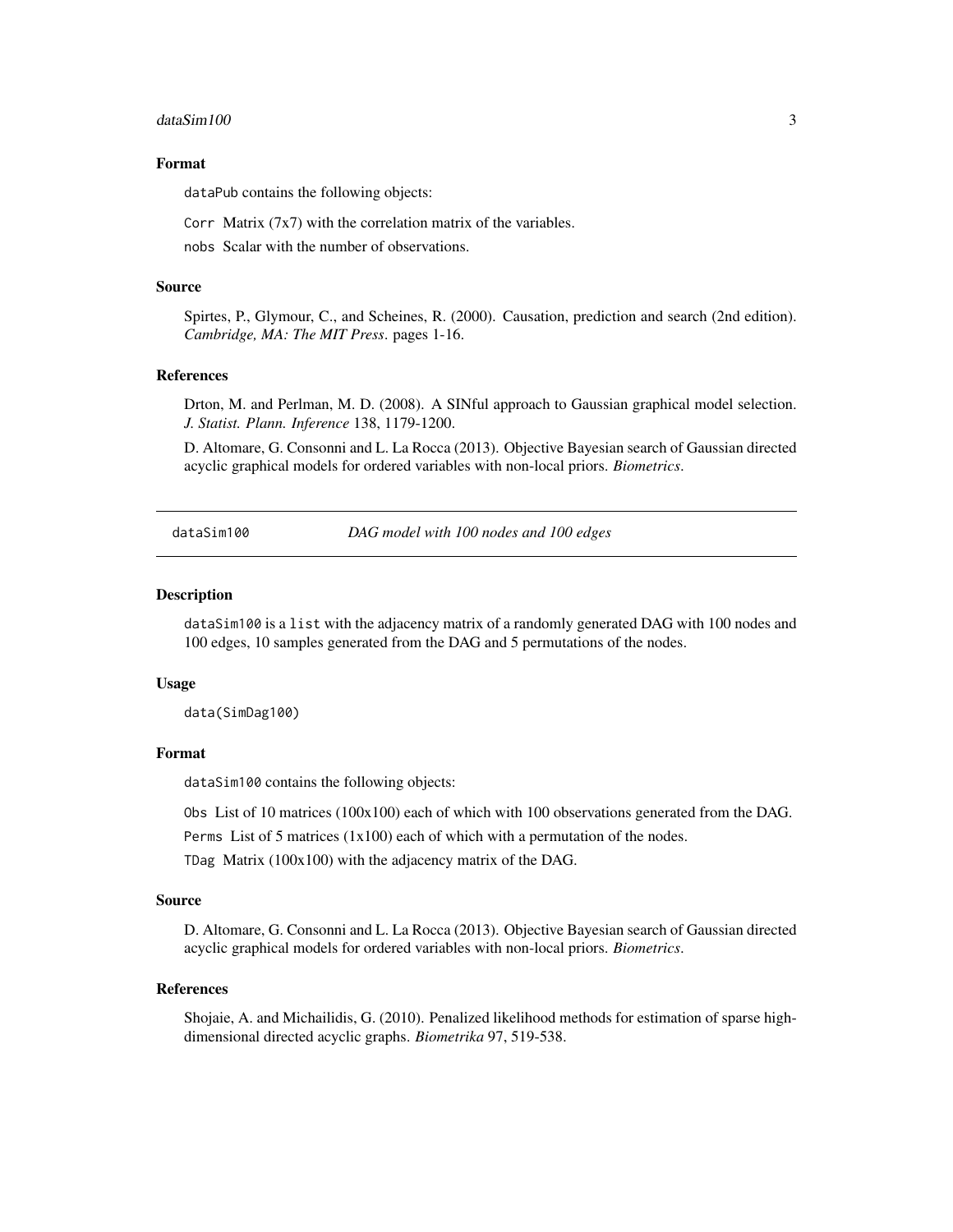#### <span id="page-3-0"></span>Description

dataSim200 is a list with the adjacency matrix of a randomly generated DAG with 200 nodes and 100 edges, 10 samples generated from the DAG and 5 permutations of the nodes.

#### Usage

data(SimDag200)

#### Format

dataSim200 contains the following objects:

Obs List of 10 matrices (100x200) each of which with 100 observations simulated from the DAG.

Perms List of 5 matrices (1x200) each of which with a permutation of the nodes.

TDag Matrix (200x200) with the adjacency matrix of the DAG.

#### Source

D. Altomare, G. Consonni and L. La Rocca (2013). Objective Bayesian search of Gaussian directed acyclic graphical models for ordered variables with non-local priors. *Biometrics*.

#### References

Shojaie, A. and Michailidis, G. (2010). Penalized likelihood methods for estimation of sparse highdimensional directed acyclic graphs. *Biometrika* 97, 519-538.

dataSim50 *DAG model with 50 nodes and 100 edges*

#### Description

dataSim50 is a list with the adjacency matrix of a randomly generated DAG with 50 nodes and 100 edges, 10 samples generated from the DAG and 5 permutations of the nodes.

#### Usage

data(SimDag50)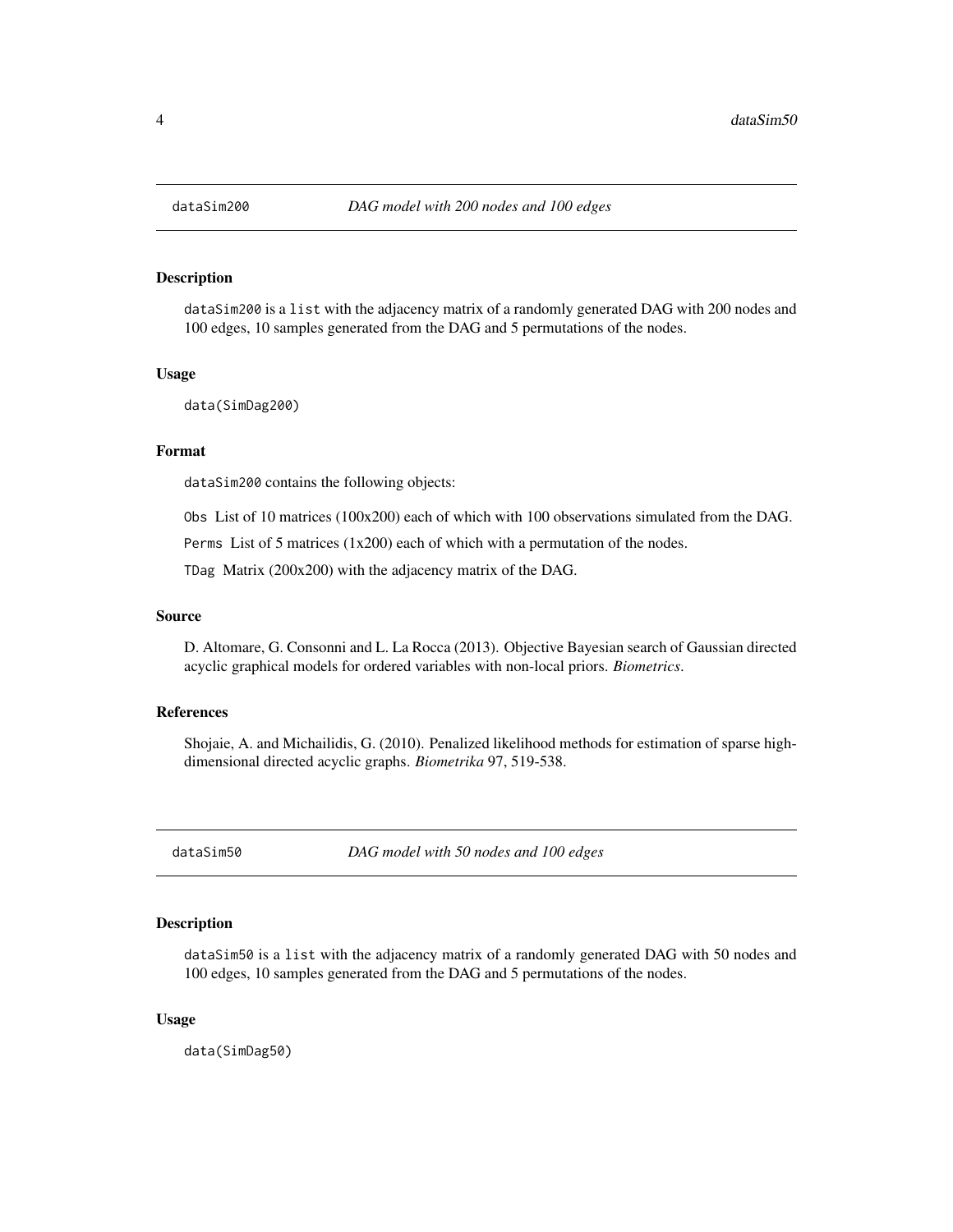#### <span id="page-4-0"></span> $dataSim6$  5

#### Format

dataSim50 contains the following objects:

Obs List of 10 matrices (100x50) each of which with 100 observations simulated from the DAG.

Perms List of 5 matrices  $(1x50)$  each of which with a permutation of the nodes.

TDag Matrix (50x50) with the adjacency matrix of the DAG.

#### Source

D. Altomare, G. Consonni and L. La Rocca (2013). Objective Bayesian search of Gaussian directed acyclic graphical models for ordered variables with non-local priors. *Biometrics*.

#### References

Shojaie, A. and Michailidis, G. (2010). Penalized likelihood methods for estimation of sparse highdimensional directed acyclic graphs. *Biometrika* 97, 519-538.

dataSim6 *DAG model with 6 nodes and 5 edges*

#### Description

dataSim6 is a list with the adjacency matrix of a randomly generated DAG with 6 nodes and 5 edges and 100 correlation matrices generated from the DAG.

#### Usage

data(SimDag6)

#### Format

dataSim6 contains the following objects:

Corr List of 100 matrices (6x6) each of which with a correlation matrix generated from the DAG.

TDag Matrix (6x6) with the adjacency matrix of the DAG.

#### References

D. Altomare, G. Consonni and L. La Rocca (2013). Objective Bayesian search of Gaussian directed acyclic graphical models for ordered variables with non-local priors. *Biometrics*.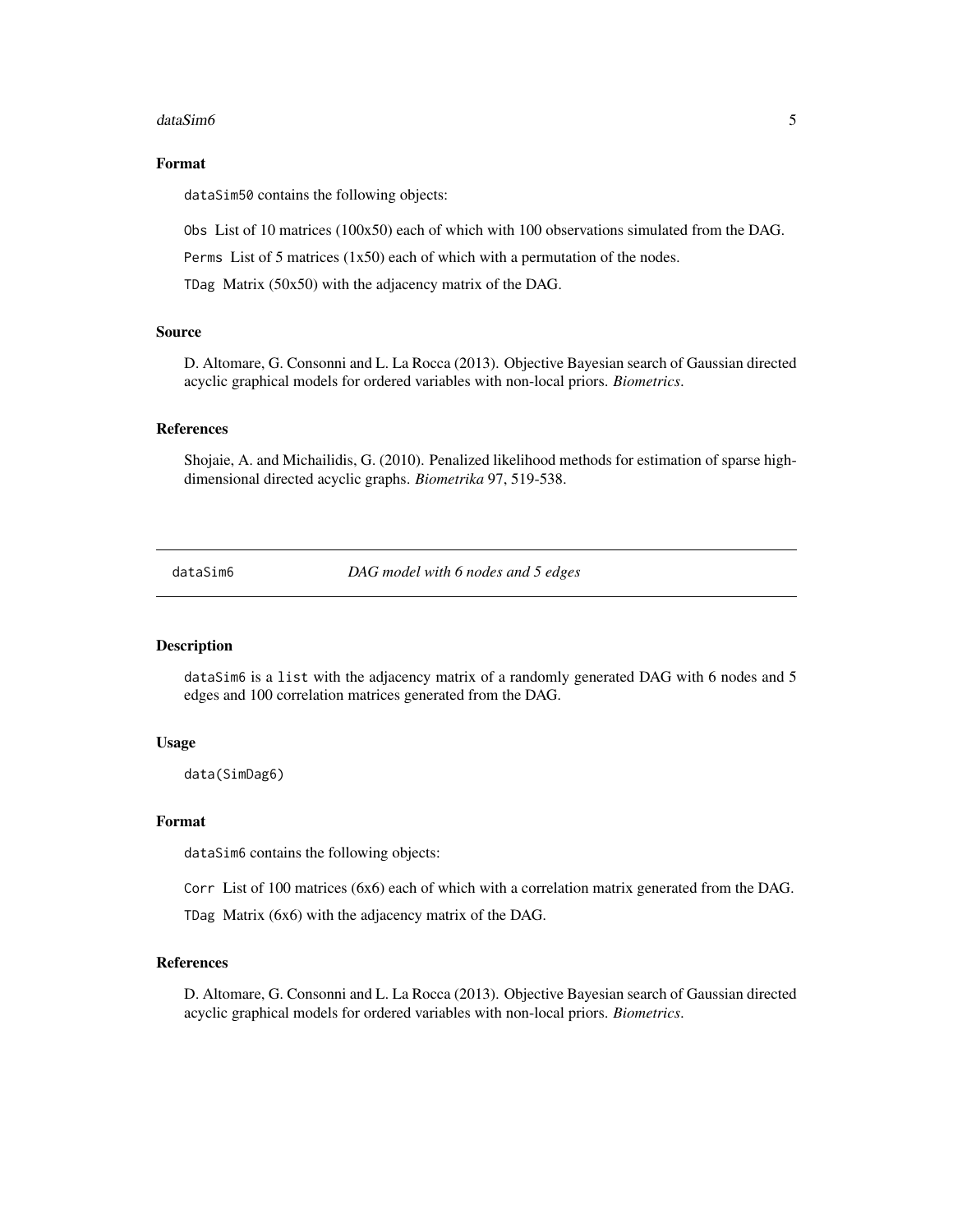<span id="page-5-0"></span>

#### Description

Data generated from the known regulatory network of human cell signalling data.

#### Usage

data(SimHumanPw)

#### Format

dataSimHuman contains the following objects:

Obs List of 100 matrices  $(100x11)$  each of which with 100 observations simulated from the known regulatory network.

Perms List of 5 matrices  $(1x11)$  each of which with a permutation of the nodes.

TDag Matrix (11x11) with the adjacency matrix of the known regulatory network.

#### Source

D. Altomare, G. Consonni and L. La Rocca (2013). Objective Bayesian search of Gaussian directed acyclic graphical models for ordered variables with non-local priors. *Biometrics*.

#### References

Sachs, K., Perez, O., Pe'er, D., Lauffenburger, D., and Nolan, G. (2003). Casual protein- signaling networks derived from multiparameter single-cell data. *Science* 308, 504-6.

Shojaie, A. and Michailidis, G. (2010). Penalized likelihood methods for estimation of sparse highdimensional directed acyclic graphs. *Biometrika* 97, 519-538.

FBF\_GS *Moment Fractional Bayes Factor Stochastic Search with Global Prior for Gaussian DAG Models*

#### Description

Estimate the edge inclusion probabilities for a Gaussian DAG with q nodes from observational data, using the moment fractional Bayes factor approach with global prior.

#### Usage

FBF\_GS(Corr, nobs, G\_base, h, C, n\_tot\_mod, n\_hpp)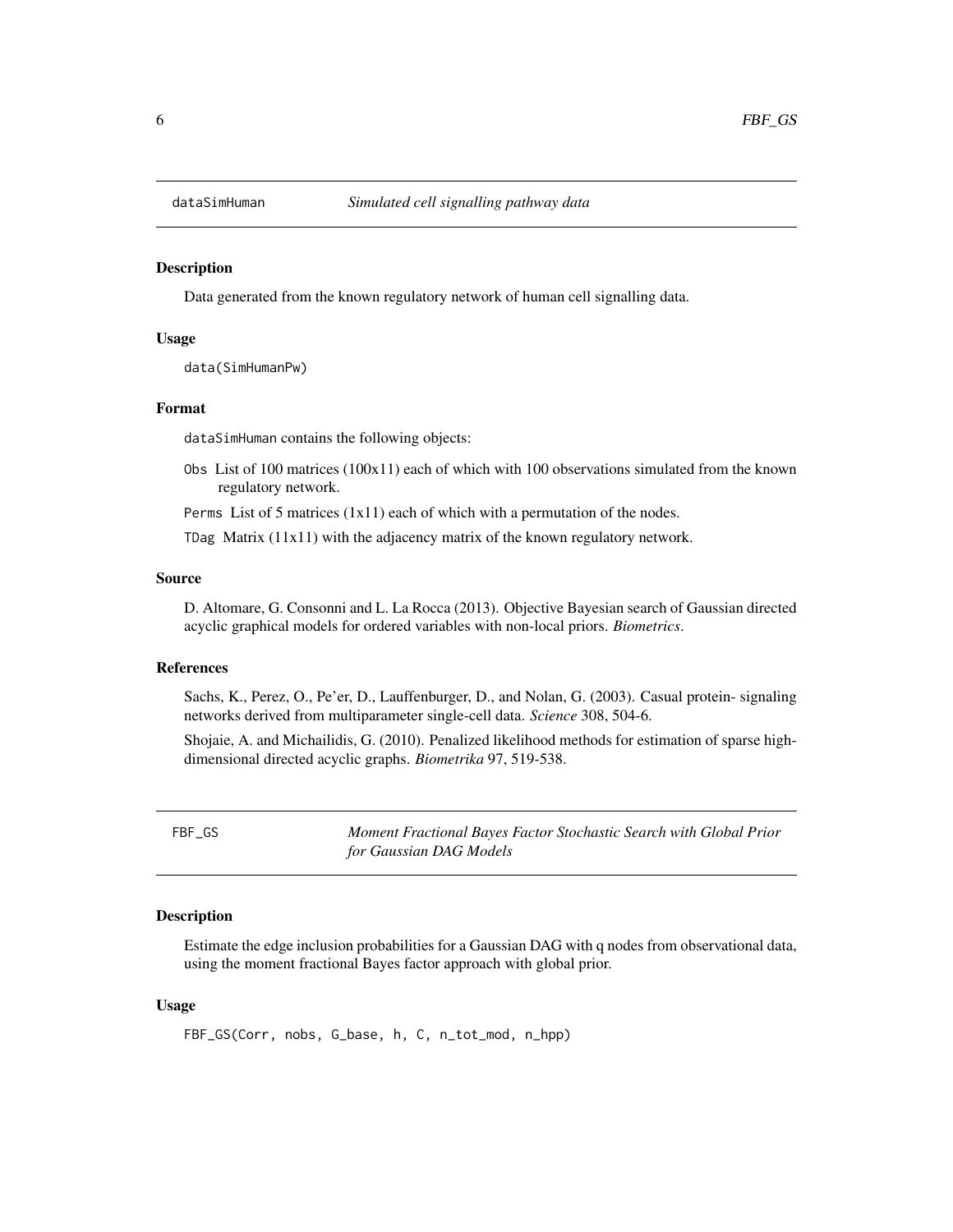#### $FBF\_GS$  7

#### Arguments

| Corr               | qxq correlation matrix.                                                                          |
|--------------------|--------------------------------------------------------------------------------------------------|
| nobs               | Number of observations.                                                                          |
| G_base             | Base DAG.                                                                                        |
| h                  | Parameter prior.                                                                                 |
| C                  | Costant who keeps the probability of all local moves bounded away from 0 and<br>1.               |
| n_tot_mod          | Maximum number of different models which will be visited by the algorithm,<br>for each equation. |
| $n_{\text{-}}$ hpp | Number of the highest posterior probability models which will be returned by<br>the procedure.   |

#### Value

An object of class list with:

M\_q Matrix (qxq) with the estimated edge inclusion probabilities.

- M\_G Matrix (n<sup>\*</sup>n\_hpp)xq with the n\_hpp highest posterior probability models returned by the procedure.
- $M_P$  Vector (n\_hpp) with the n\_hpp posterior probabilities of the models in  $M_G$ .

#### Author(s)

Davide Altomare (<davide.altomare@gmail.com>).

#### References

D. Altomare, G. Consonni and L. La Rocca (2013). Objective Bayesian search of Gaussian directed acyclic graphical models for ordered variables with non-local priors. *Biometrics*.

#### Examples

data(SimDag6)

Corr=dataSim6\$SimCorr[[1]] nobs=50 q=ncol(Corr) Gt=dataSim6\$TDag

Res\_search=FBF\_GS(Corr, nobs, matrix(0,q,q), 1, 0.01, 1000, 10) M\_q=Res\_search\$M\_q M\_G=Res\_search\$M\_G M\_P=Res\_search\$M\_P

G\_med=M\_q G\_med[M\_q>=0.5]=1 G\_med[M\_q<0.5]=0 #median probability DAG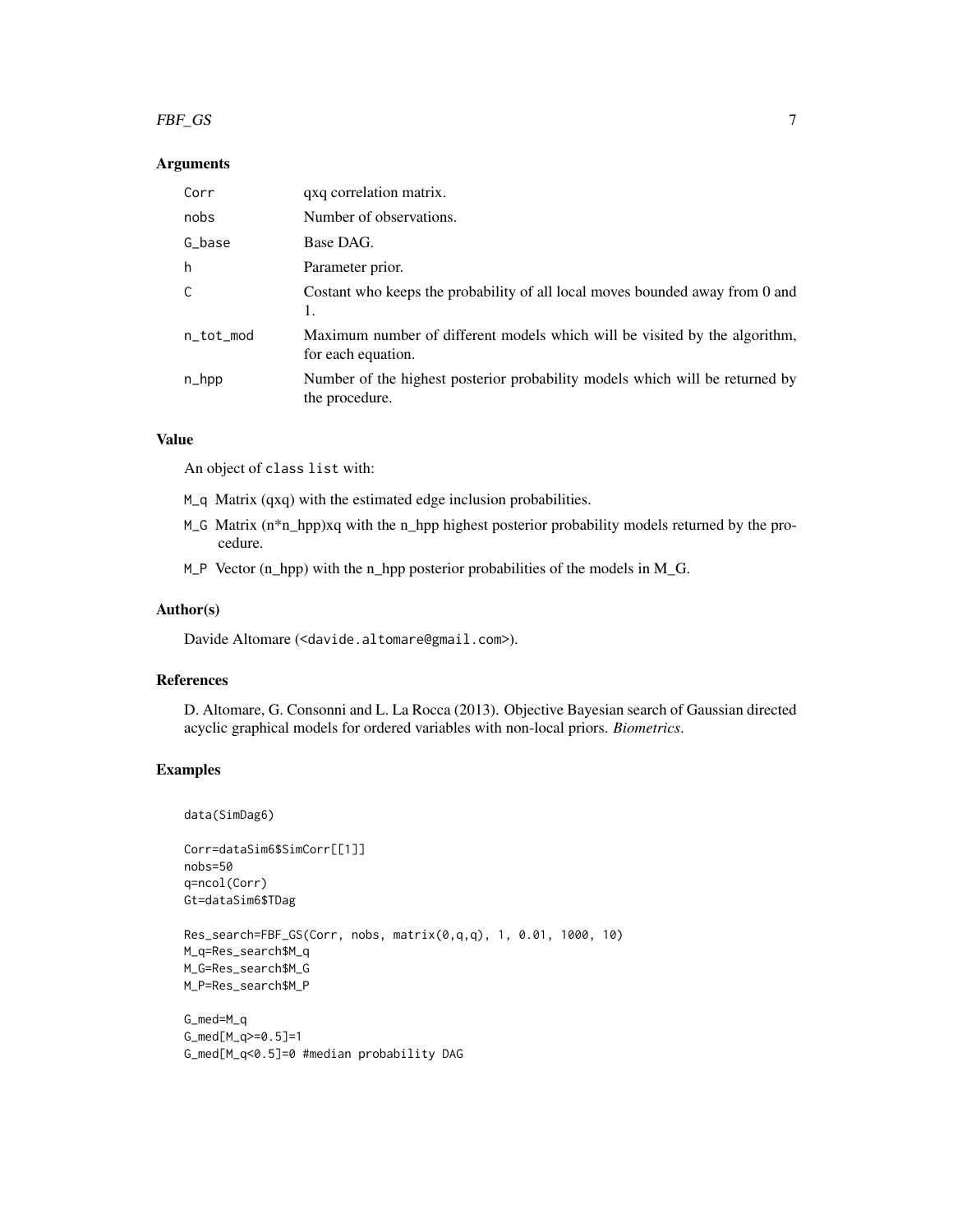```
G_high=M_G[1:q,1:q] #Highest Posterior Probability DAG (HPP)
pp_high=M_P[1] #Posterior Probability of the HPP
```
sum(sum(abs(G\_med-Gt))) #Structural Hamming Distance between the true DAG and the median probability DAG sum(sum(abs(G\_high-Gt))) #Structural Hamming Distance between the true DAG and the highest probability DAG

FBF\_LS *Moment Fractional Bayes Factor Stochastic Search with Local Prior for DAG Models*

#### Description

Estimate the edge inclusion probabilities for a directed acyclic graph (DAG) from observational data, using the moment fractional Bayes factor approach with local prior.

#### Usage

FBF\_LS(Corr, nobs, G\_base, h, C, n\_tot\_mod)

#### Arguments

| Corr      | qxq correlation matrix.                                                                          |
|-----------|--------------------------------------------------------------------------------------------------|
| nobs      | Number of observations.                                                                          |
| G_base    | Base DAG.                                                                                        |
| h         | Parameter prior.                                                                                 |
| C         | Costant who keeps the probability of all local moves bounded away from 0 and                     |
| n_tot_mod | Maximum number of different models which will be visited by the algorithm,<br>for each equation. |

#### Value

An object of class matrix with the estimated edge inclusion probabilities.

#### Author(s)

Davide Altomare (<davide.altomare@gmail.com>).

#### References

D. Altomare, G. Consonni and L. La Rocca (2013). Objective Bayesian search of Gaussian directed acyclic graphical models for ordered variables with non-local priors. *Biometrics*.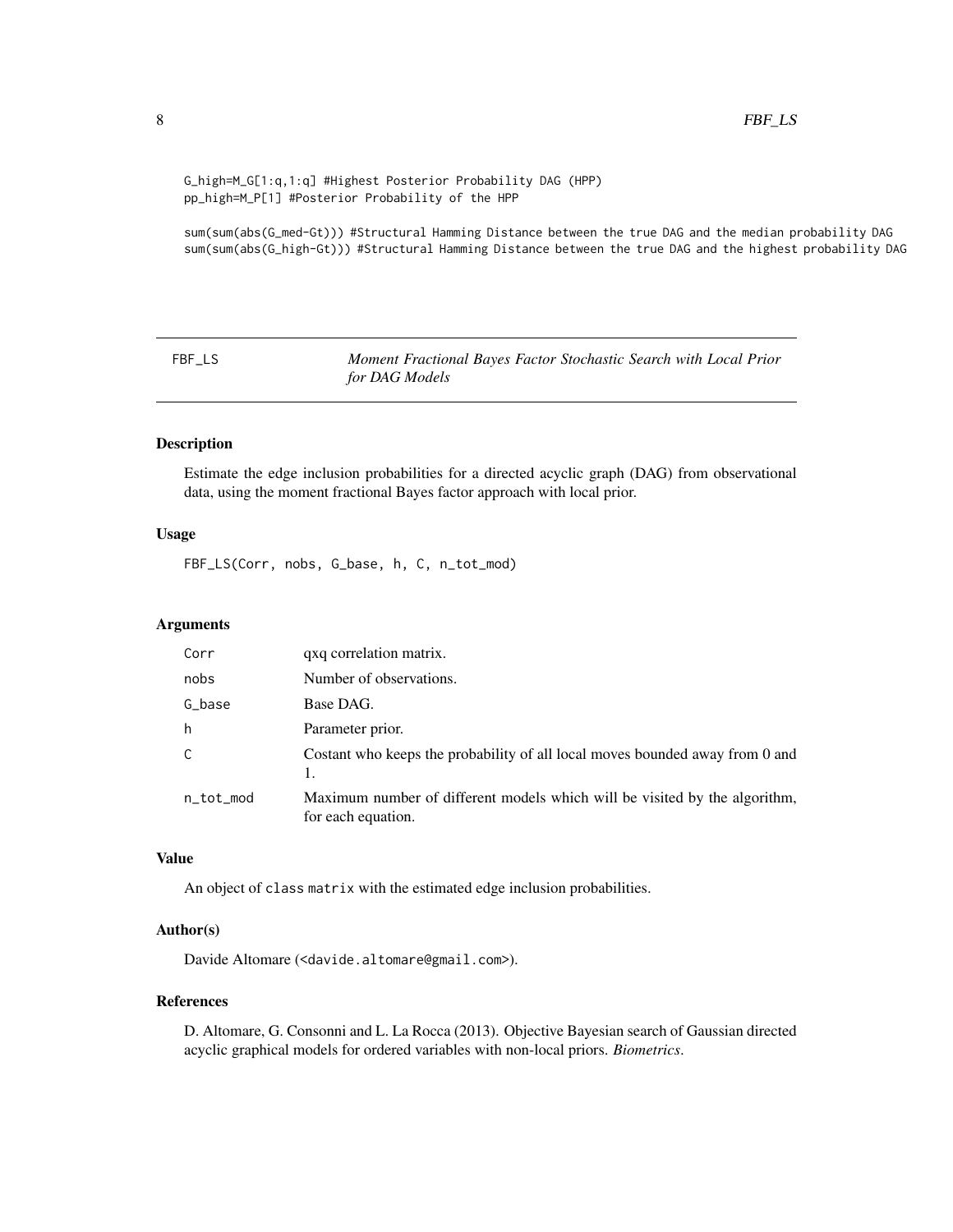#### <span id="page-8-0"></span> $FBF_RS$  9

#### Examples

```
data(SimDag6)
Corr=dataSim6$SimCorr[[1]]
nobs=50
q=ncol(Corr)
Gt=dataSim6$TDag
M_q=FBF_LS(Corr, nobs, matrix(0,q,q), 0, 0.01, 1000)
G_med=M_q
G_med[M_q>=0.5]=1
G_med[M_q<0.5]=0 #median probability DAG
```
sum(sum(abs(G\_med-Gt))) #Structural Hamming Distance between the true DAG and the median probability DAG

| FBF RS |               |  |  | Moment Fractional Bayes Factor Stochastic Search for Regression |
|--------|---------------|--|--|-----------------------------------------------------------------|
|        | <i>Models</i> |  |  |                                                                 |

#### Description

Estimate the edge inclusion probabilities for a regression model, using the moment fractional Bayes factor approach.

#### Usage

FBF\_RS(Corr, nobs, G\_base, h, C, n\_tot\_mod, n\_hpp)

#### Arguments

| Corr      | qxq correlation matrix.                                                                          |
|-----------|--------------------------------------------------------------------------------------------------|
| nobs      | Number of observations.                                                                          |
| G_base    | Base model.                                                                                      |
| h         | Parameter prior.                                                                                 |
| C         | Costant who keeps the probability of all local moves bounded away from 0 and<br>1.               |
| n_tot_mod | Maximum number of different models which will be visited by the algorithm,<br>for each equation. |
| $n_{hpp}$ | Number of the highest posterior probability models which will be returned by<br>the procedure.   |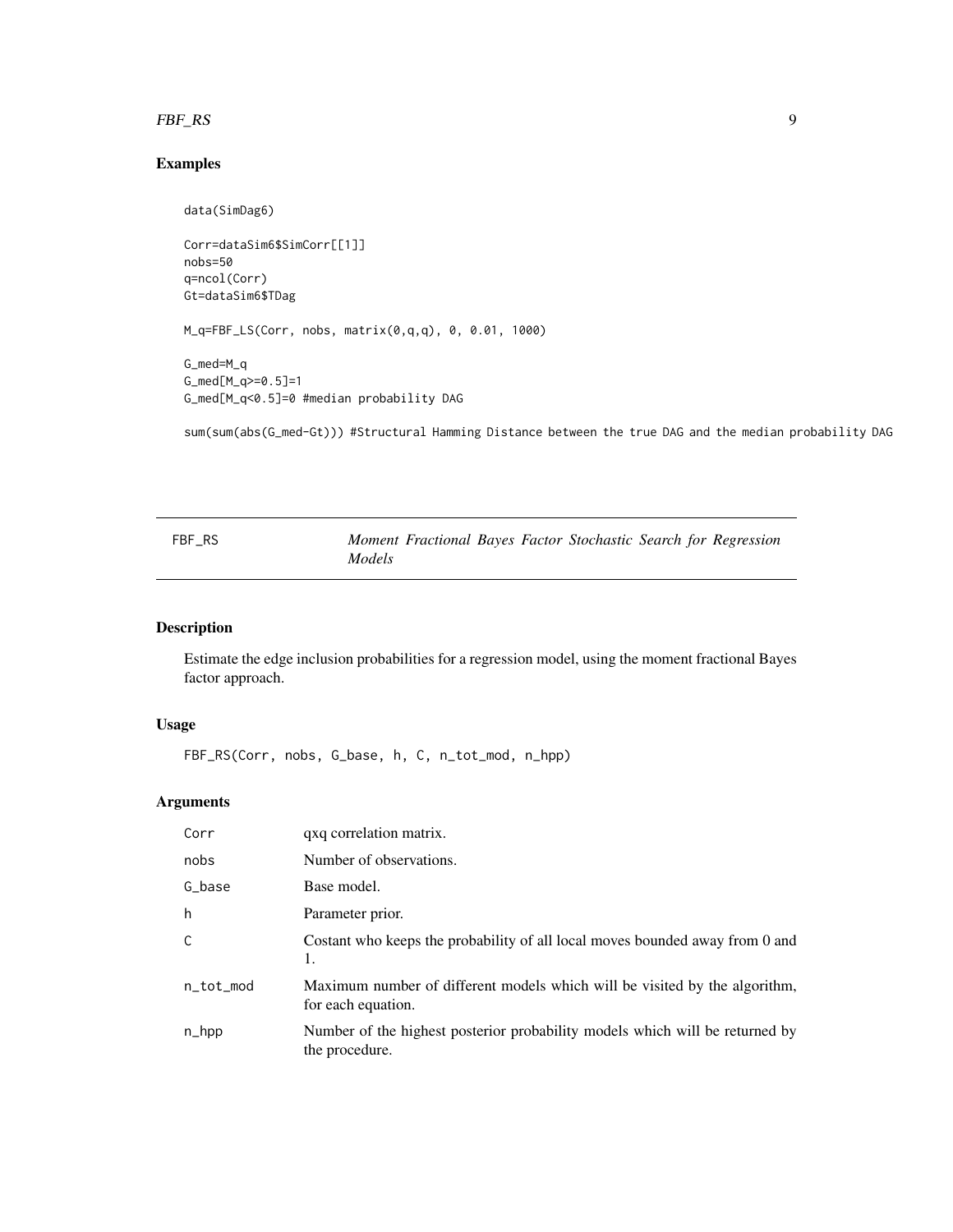#### Value

An object of class list with:

- M\_q Matrix (qxq) with the estimated edge inclusion probabilities.
- M\_G Matrix (n\*n\_hpp)xq with the n\_hpp highest posterior probability models returned by the procedure.
- $M_P$  Vector (n\_hpp) with the n\_hpp posterior probabilities of the models in  $M_G$ .

#### Author(s)

Davide Altomare (<davide.altomare@gmail.com>).

#### References

D. Altomare, G. Consonni and L. La Rocca (2013). Objective Bayesian search of Gaussian directed acyclic graphical models for ordered variables with non-local priors. *Biometrics*.

#### Examples

```
data(SimDag6)
```

```
Corr=dataSim6$SimCorr[[1]]
nobs=50
q=ncol(Corr)
Gt=dataSim6$TDag
# Regression of Y(q) on Y(q-1),...,Y(1)
Res_search=FBF_RS(Corr, nobs, matrix(0,1,(q-1)), 1, 0.01, 1000, 10)
M_q=Res_search$M_q
M_G=Res_search$M_G
M_P=Res_search$M_P
```
Mt=rev(matrix(Gt[1:(q-1),q],1,(q-1))) #True Model

M\_med=M\_q M\_med[M\_q>=0.5]=1 M\_med[M\_q<0.5]=0 #median probability model

sum(sum(abs(M\_med-Mt))) #Structural Hamming Distance between the true DAG and the median probability DAG